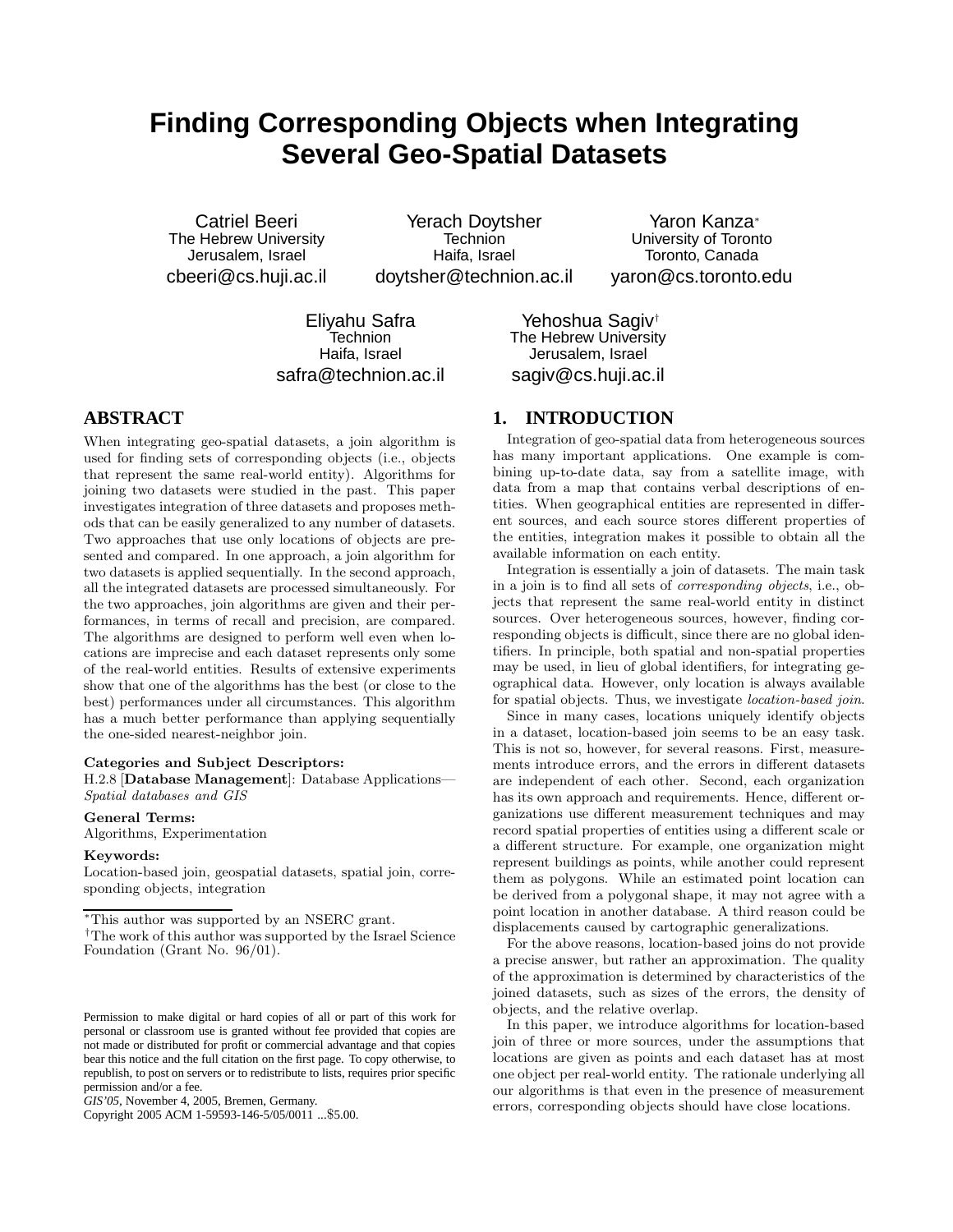For location-based join of two datasets, the current state of the art is the one-sided nearest-neighbor join (nn-join) [13] that joins an object from one dataset with its closest neighbor in the other dataset (see also Section 3.2 below). Beeri et al. [1] showed that the nn-join has several disadvantages, and they introduced three algorithms that outperform the nn-join, namely, the *mutually-nearest join*, the *probabilistic* join and the normalized-weights join.

In this paper, we consider the problem of computing sets of corresponding objects when more than two sources are at hand. Two basic approaches are presented and compared: the sequential approach and the holistic approach. In the sequential approach, a join algorithm for two datasets is applied sequentially. In the holistic approach, the join is applied to all the sources simultaneously. For the holistic approach, we had to develop new algorithms. The new algorithms are designed for a join of three datasets, but can be easily extended to a join of any number of datasets.

It may seem that the sequential approach is problematic, since sources that appear earlier in the sequence may have greater influence on the result than sources that appear towards the end of the sequence. Furthermore, an error in one of the joins of the sequence may cause additional errors in subsequent joins. Our experiments, however, show that, in many cases, there is a sequence of joins that produces a good approximation of the sets of corresponding objects.

We tested our algorithms on both real-world data that describe hotels in Tel-Aviv, and randomly generated data. We conducted our tests in varying conditions of the measurement errors, the density of each geo-spatial dataset and the degree of overlap between the tested datasets. The results of our tests illustrate the strengths and weaknesses of the holistic and sequential approaches.

The main contribution of our work is in showing that point locations can be effectively used for finding corresponding objects, even when more than two sources are present. Since locations are always available for spatial objects, locationbased joins provide a practical approach to the integration of geographic datasets. Additional properties of objects that may be available (e.g., names or polygonal locations) can be used to enhance the strength of our algorithms.

## **2. TERMINOLOGY AND ASSUMPTIONS**

In this section, we present the notion of a join algorithm and describe the results of such an algorithm. In addition, we discuss the quality of the result and the factors that influence this quality.

#### **2.1 Join Algorithms and Their Results**

A geo-spatial dataset stores spatial objects and each spatial object represents a single real-world geographic entity. To abbreviate the terminology, we use the terms dataset, object and entity. In each dataset there is at most one object for each real-world entity. An object has associated spatial and non-spatial attributes. Spatial attributes describe the location, height, shape and topology of an entity. Examples of non-spatial attributes are building name, accessibility to people in a wheelchair, number of rooms in a hotel, etc.

When geographic databases are integrated, the main task is to identify sets of objects that represent the same realworld entity in different sources. A *join algorithm* receives datasets as input and it generates *join sets*. Each join set contains at most one object from each dataset. A join set J is correct if it consists exactly of all the objects that correspond to some entity  $e$ ; that is, there exists an entity  $e$ , such that all the objects that represent  $e$  are in  $J$  and there are no objects in J that do not represent e.

In this paper, we investigate join algorithms under the following assumptions. First, we assume that locations of objects are recorded as points. More complex forms of recording locations (e.g, polygons) can be approximated by points (e.g., by computing the center of mass). Second, in each dataset, distinct objects represent distinct real-world entities. This is a realistic assumption for many GIS applications. Finally, we consider only join algorithms that use locations of objects, but no additional properties of those objects. As already mentioned, location-based join is a nontrivial task. Understanding the factors that determine the quality of location-based join algorithms is a basis for developing join algorithms that use all available properties.

# **2.2 Quality of Results**

## *2.2.1 Measuring the Quality*

As in information retrieval, we measure the quality of a join algorithm in terms of recall and precision. Note that applying these measures requires full knowledge of the correspondence between objects and the entities they represent. In practical circumstances, this knowledge is not available; however, it was available for the datasets that we used in our tests. Hence, we could use recall and precision to describe the quality of our test results.

The straightforward definition of recall and precision is based on the number of correct sets. Recall is the percentage of correct join sets that actually appear in the result (e.g., 86% of all the correct join sets appear in the result). Precision is the percentage of correct join sets out of all the join sets in the result (e.g., 91% of the sets in the result are correct). The problem with this definition is that it does not distinguish between two sets, such that one consists mostly of objects that correspond to the same entity while in the other set, each object corresponds to a different entity. Intuitively, we would like to consider the first set as having a higher level of correctness.

Therefore, we use a definition that counts the number of correct pairs rather than the number of correct sets. In other words, we count pairs of corresponding objects. Since entities are not necessarily represented in all the sources, this counting requires some care.

Consider n datasets  $D_1, \ldots, D_n$  and let  $\bot_1, \ldots, \bot_n$  be n fresh symbols. For each  $1 \leq i \leq n$ , we call  $\perp_i$  the *null value* of  $D_i$ . A pair is either a pair of objects from two distinct  $D_i$ 's or an object  $o_i$  from some  $D_i$  and a null value  $\perp_i$ , where  $j \neq i$ . In the first case, the pair is *correct* if it consists of two corresponding objects. In the second case, it is correct if  $o_i$  has no corresponding object in  $D_i$ . Note that pairs are unordered, that is,  $(a, b)$  is the same as  $(b, a)$  and hence is counted just once.

Consider a join set J over  $D_1, \ldots, D_n$ . For each  $1 \leq i \leq n$ , we add to J the null value  $\perp_i$  if J does not include any object of  $D_i$ . The result is the set J. We denote by  $pairs(J)$  the set of all pairs that are obtained from  $J$ .

Let  $J_1, \ldots, J_m$  be the join sets that are produced by some join algorithm for the datasets  $D_1, \ldots, D_n$ . The set  $\bar{\mathcal{J}}$  consists of all distinct pairs obtained from  $\bar{J}_1, \ldots, \bar{J}_m$  i.e.,  $\bar{\mathcal{J}} =$  $\cup_{i=1}^m pairs(\bar{J}_i)$ . Suppose that there are k real-world enti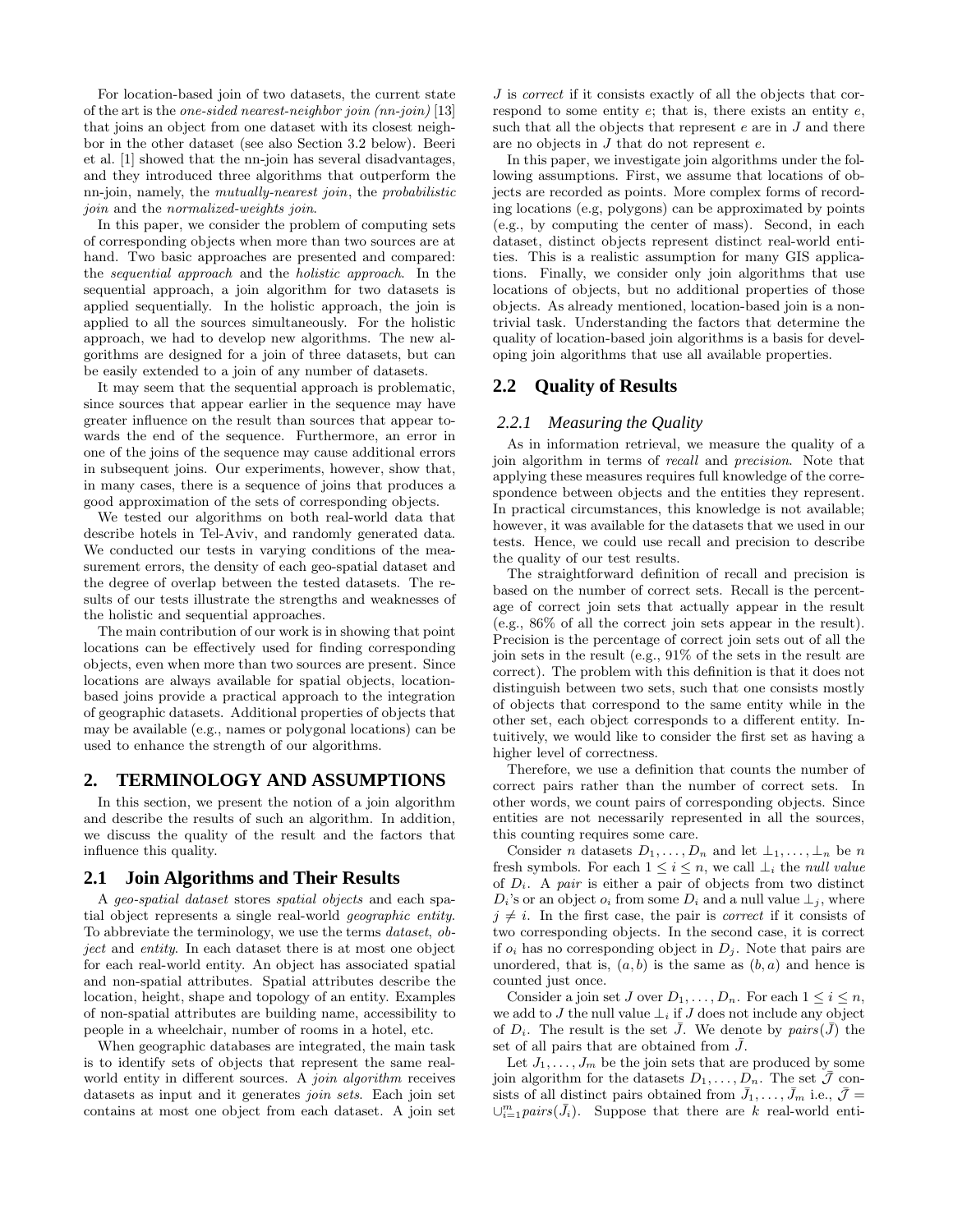ties  $e_1, \ldots, e_k$ . Let  $\bar{E}_1, \ldots, \bar{E}_k$  be the perfect result for the datasets  $D_1, \ldots, D_n$ ; that is,  $\overline{E}_i$  comprises all the objects corresponding to  $e_i$  and the null values from the datasets  $D_i$  that do not contain any object for  $e_i$ . The set  $\bar{\mathcal{E}}$  consists of all distinct pairs obtained from the perfect result, i.e.,  $\bar{\mathcal{E}} = \bigcup_{i=1}^k pairs(\bar{E}_i);$  note that all these pairs are correct.

Let  $P_r$  be the number of pairs in  $\mathcal{J}$ , let  $P_c$  be the number of correct pairs in  $\mathcal J$  and let  $P_e$  be the number of pairs in  $\mathcal{E}$ . For the result  $J_1, \ldots, J_m$ , the precision is  $P_c/P_r$  and the recall is  $P_c/P_e$ .

In all our experiments, including those that are presented in this paper and those that are not, the two definitions of recall and precision ranked join algorithms similarly. In this paper, we only present results using the pair-based measure since, as explained earlier, it is more sensitive to small changes in the input.

#### *2.2.2 Factors Affecting Recall and Precision*

Several factors may influence the quality of results of a join algorithm. One of these is the distribution of errors in each dataset. Section 3.1 describes how this distribution is used in join algorithms.

The density of a dataset is the number of objects per unit of area. Each dataset has an error which is the maximal distance between an entity and its representing object. The choice factor is the number of objects in a circle with a radius that is equal to the error (note that the choice factor is the product of the density and the area of that circle). Intuitively, for a given entity, the choice factor is an estimate of the number of objects in a dataset that could possibly represent that entity. When the choice factor is large, it is difficult to achieve high-quality results. Note that the above factors need not be uniform in the geographic area that is represented by a given dataset.

Another important factor is the overlap between datasets. If two datasets  $A$  and  $B$  have  $m$  and  $n$  objects, respectively, and there are precisely c entities that are represented in both  $\sqrt{\frac{c}{m} \cdot \frac{c}{n}}$ . The overlap is a measure of the fraction of objects sets, then the overlap between  $A$  and  $B$  is defined to be that have a corresponding object in the other set. One of the challenges we faced was to develop an algorithm that has high recall and precision for varying degrees of overlap between datasets.

## **3. THE SEQUENTIAL APPROACH**

In this section, we describe the sequential approach for joining three datasets. In this approach, we use a 2-join algorithm, i.e., a join algorithm for two datasets, and we apply it twice—first we join two of the given datasets and then we join the result of the first join with the third dataset.

Applying the sequential approach necessitates answering the following questions. First, which 2-join algorithm should we use? Second, how does the error distribution affect different 2-join algorithms? Third, assume that two datasets have already been joined. The result of this join is viewed as a (virtual) dataset and it should be joined with the third dataset. For that, we need to decide what is the location of objects and what is the estimated error in the result of the first join. In this section, we answer these questions.

#### **3.1 Accuracy Parameters**

First, we briefly consider accuracy parameters for a single dataset. In a given dataset, the exact error in the locations of objects is normally distributed with a standard deviation  $\sigma$  and a mean equal to zero. We assume that the error of the dataset has a fixed size and we take it to be  $m = 2.5\sigma$ .

When  $m = 2.5\sigma$ , then for 98.8% of the objects, the distance between an object and the entity that the object represents is smaller than  $m$ . Generally, this percentage increases when  $m$  is increased, and decreases when  $m$  is decreased.

When datasets  $A$  and  $B$  are joined by a 2-join algorithm. their mutual-error bound, denoted by  $\beta_{AB}$ , is

$$
\beta_{AB} = \sqrt{m_A^2 + m_B^2}.
$$

The mutual-error bound determines the maximal expected distance between a pair of corresponding objects from A and B. Its meaning is analogous to the errors  $m_A$  and  $m_B$ . That is, for approximately 98.8% of all pairs of corresponding objects, the distance between these objects is smaller than  $\beta_{AB}$ . When a 2-join algorithm is applied to datasets A and B, we assume that a pair of objects,  $a \in A$  and  $b \in B$ , cannot correspond to the same entity if the distance between them is greater than  $\beta_{AB}$ . Consequently, the distance between these two objects is taken to be  $\infty$ .

Now, let  $\mathcal{J}(A, B)$  be the result of joining datasets A and B. We describe how this result can be viewed as a dataset. For that, we need to determine the objects in this result, the location of each object, and the error  $m_{AB}$  for the result. In  $\mathcal{J}(A, B)$ , there is an object for each join set that is generated from A and B. If a join set that is produced from A and B is a *singleton*  $\{o\}$  (i.e, contains a single object), then the dataset  $\mathcal{J}(A, B)$  contains the object o, with its original location. If a join set is a pair  $\{a, b\}$ , where  $a \in A$  and  $b \in B$ , then  $\mathcal{J}(A, B)$  contains a (virtual) object  $o_{ab}$ .

As for the location of  $o_{ab}$ , a simple approach is to take the average of the locations of a and b. It is customary, however, to take a weighted average, where the weight of a dataset is its  $accuracy$  [12]. For a dataset  $A$ , its accuracy, denoted by  $w_A$ , is  $\left(\frac{1}{\sigma_A}\right)^2$ . Intuitively, we consider a dataset as accurate if most errors are small. That is, the smaller the variance, the higher the accuracy.

Suppose that the (vector) locations of a and b are  $l_a$  and  $l_b$ , respectively. The location of  $o_{ab}$  is the vector  $l_{ab}$ , where

$$
l_{ab} = \frac{l_a \cdot w_A + l_b \cdot w_B}{w_A + w_B}.
$$
 (1)

The location  $l_{ab}$  is on the line that connects the locations of  $a$  and  $b$ . If the dataset  $A$  is more accurate than  $B$ , then the new location is closer to  $l_a$ , and vice versa. Intuitively, this is so because the location of an object (with respect to the entity that it represents) is likely to be more accurate if it belongs to the more accurate dataset.

Next, consider the error. The error  $m_{AB}$  of the dataset  $\mathcal{J}(A, B)$  is given by the following formula.

$$
\left(\frac{1}{m_{AB}}\right)^2 = \left(\frac{1}{m_A}\right)^2 + \left(\frac{1}{m_B}\right)^2
$$

The above formula is equivalent to the next one.

$$
m_{AB} = \sqrt{\frac{m_A^2 \cdot m_B^2}{m_A^2 + m_B^2}}
$$
 (2)

In the rest of this section, we briefly review three 2-join algorithms that are used in the sequential approach. For more details on these algorithms, see [1].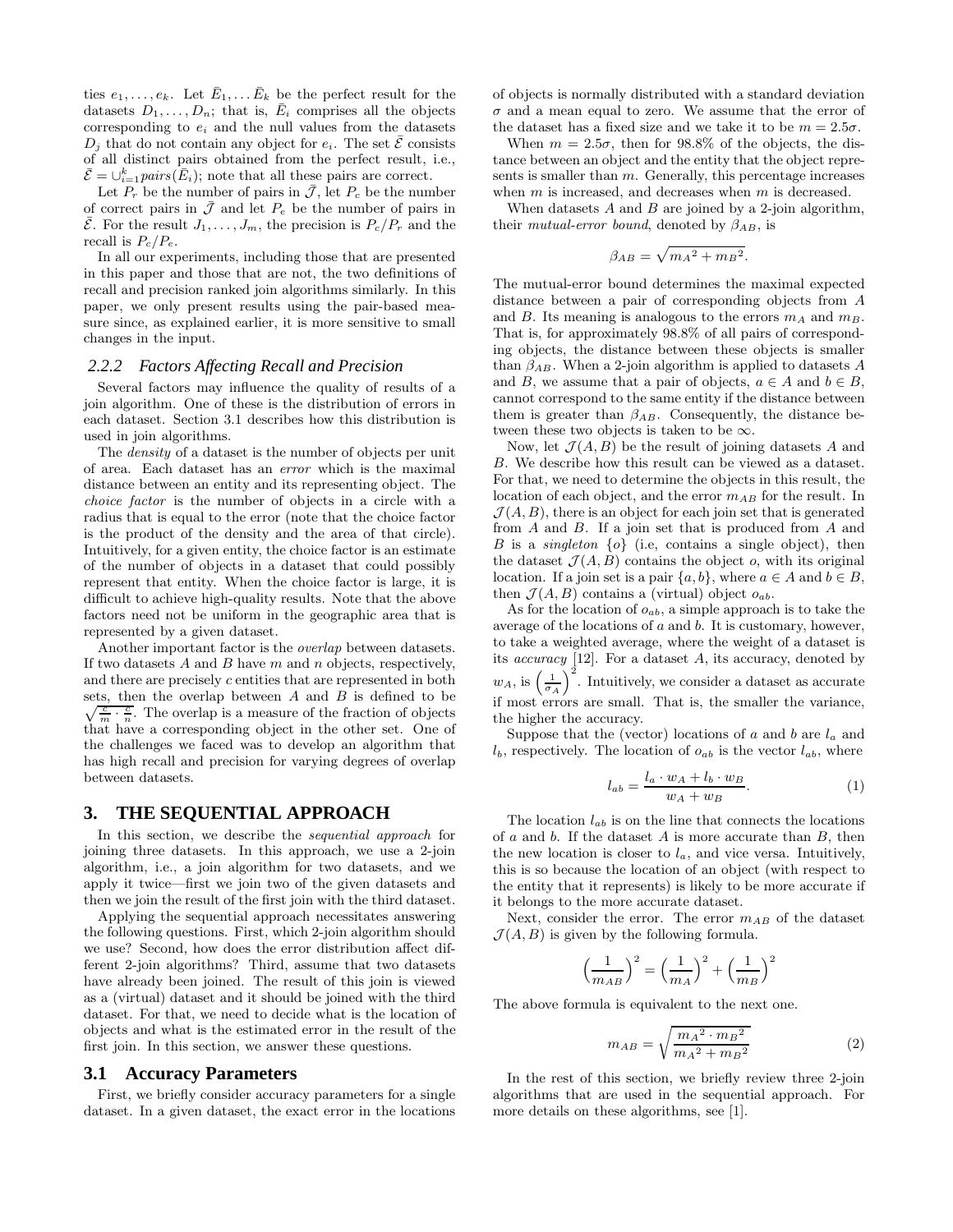# **3.2 The One-Sided Nearest-Neighbor Join**

The *one-sided nearest-neighbor join* is commonly used in commercial geographic-information systems [13]. Given an object  $a \in A$ , we say that an object  $b \in B$  is the nearest  $B\text{-}neighbor$  of a if b is the closest object to a among all the objects in B. The one-sided nearest-neighbor join is asymmetric. So, starting with a dataset  $A$  and joining  $B$  to A, the result consists of all join sets  $\{a, b\}$ , such that  $a \in A$ ,  $b \in B$  and b is the nearest B-neighbor of a.

By the above definition, the result has three properties. First, all the join sets have two objects. Second, every  $a \in A$ is in one of the join sets. Third, an object of B may appear in zero, one or more join sets. In order to boost up the recall and precision of this method, and consistently with our approach of how the mutual-error bound is used, we modify the above definition as follows. First, we remove from the result pairs  $\{a, b\}$  with  $distance(a, b) > \beta_{AB}$ , where  $distance(a, b)$  denotes the distance between the locations of objects  $a$  and  $b$ . Then, we add to the result the singleton sets  $\{a\}$  and  $\{b\}$ , for every  $a \in A$  and  $b \in B$  that do not appear in any pair.

As noted above, the nearest-neighbor join is asymmetric: the results of joining  $B$  to  $A$  is often different from the result of joining  $A$  to  $B$ . In the sequential approach, we employ the simple heuristic of always starting with the larger dataset and joining the smaller one, since it produces better results than joining the larger dataset to the smaller one. If we start with the smaller dataset, each object has near it many objects of the larger set, and thus, the choice factor is large. Starting with the larger dataset decreases the choice factor.

# **3.3 The Mutually-Nearest Join**

We say that two objects,  $a \in A$  and  $b \in B$ , are mutually nearest with respect to  $A$  and  $B$  if  $a$  is the nearest A-neighbor of  $b$  and, in addition,  $b$  is the nearest  $B$ -neighbor of a. In the mutually-nearest join, a two-element join set is created for each pair of mutually-nearest objects that have a distance of  $\beta_{AB}$  or less between them. The intuition behind the mutually-nearest join is that corresponding objects are likely to be mutually nearest. A singleton join set is created for each object that is not in any pair of mutually-nearest objects. Note that it is possible that  $b$  is the nearest  $B$ neighbor of a and a is not the nearest A-neighbor of b. In this case, a will be a singleton.

## **3.4 The Normalized-Weights Method**

The normalized-weights method used in the sequential algorithm is an improved version of the method presented in [1]. Consider two datasets  $A = \{a_1, \ldots, a_m\}$  and  $B =$  $\{b_1, \ldots, b_n\}$ . For each object  $a \in A$ , we define the function  $P_a: B \to [0, 1]$  that assigns to each  $b \in B$  the probability (or likelihood) that a chooses b among all the objects of B. Similarly, for each  $b \in B$ , we define the function  $P_b: A \to [0, 1]$ .

Formally, the probability function  $P_{a_i}$  is defined, as shown below, in terms of three parameters: the distance, the distance decay factor  $\alpha > 0$  and the mutual-error bound  $\beta_{AB}$ (the probability function  $P_{b_j}$  is defined similarly).

$$
P_{a_i}(b_j) = \frac{distance(a_i, b_j)^{-\alpha}}{\sum_{k=1}^n \text{distance}(a_i, b_k)^{-\alpha} + \beta_{AB}^{-\alpha}}
$$
(3)

There is also the probability that  $a_i$  does not choose any object of  $B$ , i.e., the probability that  $a_i$  will be in a singleton join set of the result. This probability is as follows.

$$
P_{a_i}(\perp_B) = \frac{\beta_{AB}^{-\alpha}}{\sum_{k=1}^n \text{distance}(a_i, b_k)^{-\alpha} + \beta_{AB}^{-\alpha}} \tag{4}
$$

Thus, the sum of the probabilities that  $a_i$  chooses one of the  $b_j$ 's or chooses being a singleton is 1.

The mutual-error bound  $\beta_{AB}$  has the following effect in Formula 3. If  $distance(a_i, b_j) > \beta_{AB}$ , then  $a_i$  and  $b_j$  are not likely to be corresponding objects. Thus,  $distance(a_i, b_j)$  is taken to be infinity and  $distance(a_i, b_j)^{-\alpha} = 0$ . In this case,  $P_{a_i}(b_j) = 0$ . Note that the denominator of Formula (3) is always greater than 0, assuming that  $\beta_{AB} > 0$ .

According to Formula 3 and the fact that  $\alpha > 0$ , the probability that  $a_i$  chooses  $b_j$  increases when the distance between  $a_i$  and  $b_j$  decreases. In particular,  $a_i$  chooses its nearest B-neighbor with the highest probability. The parameter  $\alpha$  determines the rate of decrease in the probability as the distance increases. In our tests, we used  $\alpha = 2$ .

Now, we describe the normalized-weights method. The matching matrix M is an  $(m + 1) \times (n + 1)$  matrix, such that the element in row i and column j, denoted by  $\mu_{ij}$ , is defined as follows.

• For  $1 \leq i \leq m$  and  $1 \leq j \leq n$ ,

$$
\mu_{ij} = P_{a_i}(b_j) \cdot P_{b_j}(a_i).
$$

• For  $1 \leq i \leq m$  and  $j = n + 1$ ,

$$
\mu_{ij} = P_{a_i}(\perp B) \cdot \prod_{k=1}^n (1 - P_{b_k}(a_i)).
$$

• For  $i = m + 1$  and  $1 \leq j \leq n$ ,

$$
\mu_{ij} = P_{b_j}(\perp_A) \cdot \prod_{k=1}^m (1 - P_{a_k}(b_j)).
$$

• For  $i = m + 1$  and  $j = n + 1$ ,  $\mu_{ij} = 0$ .

Note that in the first case of the above definition,  $\mu_{ij}$ is assigned the probability that  $a_i$  and  $b_j$  mutually choose each other. In each row  $i$ , the element in the last column  $(j = n + 1)$  gives the probability that  $a_i$  does not choose any  $b \in B$  and is not being chosen by any  $b \in B$ . Similarly, in each column j, the element in the last row  $(i = m + 1)$ gives the probability that  $b_j$  does not choose any  $a \in A$  and is not being chosen by any  $a \in A$ .

A row (or a column) r is *normalized* to a value  $x > 0$ if the sum s of all the elements of  $r$  is equal to  $x$ . We can always normalize r to x by dividing each element by  $\frac{s}{x}$ (since  $s > 0$ ). The *normalization algorithm* is a sequence of iterations over  $M$ . In each iteration, the first  $m$  rows are normalized to one and the last row is normalized to the number of objects in A that do not have a corresponding object in  $B$ . Then, the first  $n$  columns are normalized to one and the last column is normalized to the number of objects in  $B$  that do not have a corresponding object in  $A$ . When the values for normalizing the last row and last column are not known, we use the mutually-nearest join for computing approximations of these values.

Let  $M^{(0)}$  denote the matrix M, as defined above, and let  $M^{(k)}$  denote the matrix after k iterations. It was shown by Sinkhorn [18, 19] that the normalization algorithm converges and the result does not depend upon the order of normalizing rows and columns in each iteration. We terminate the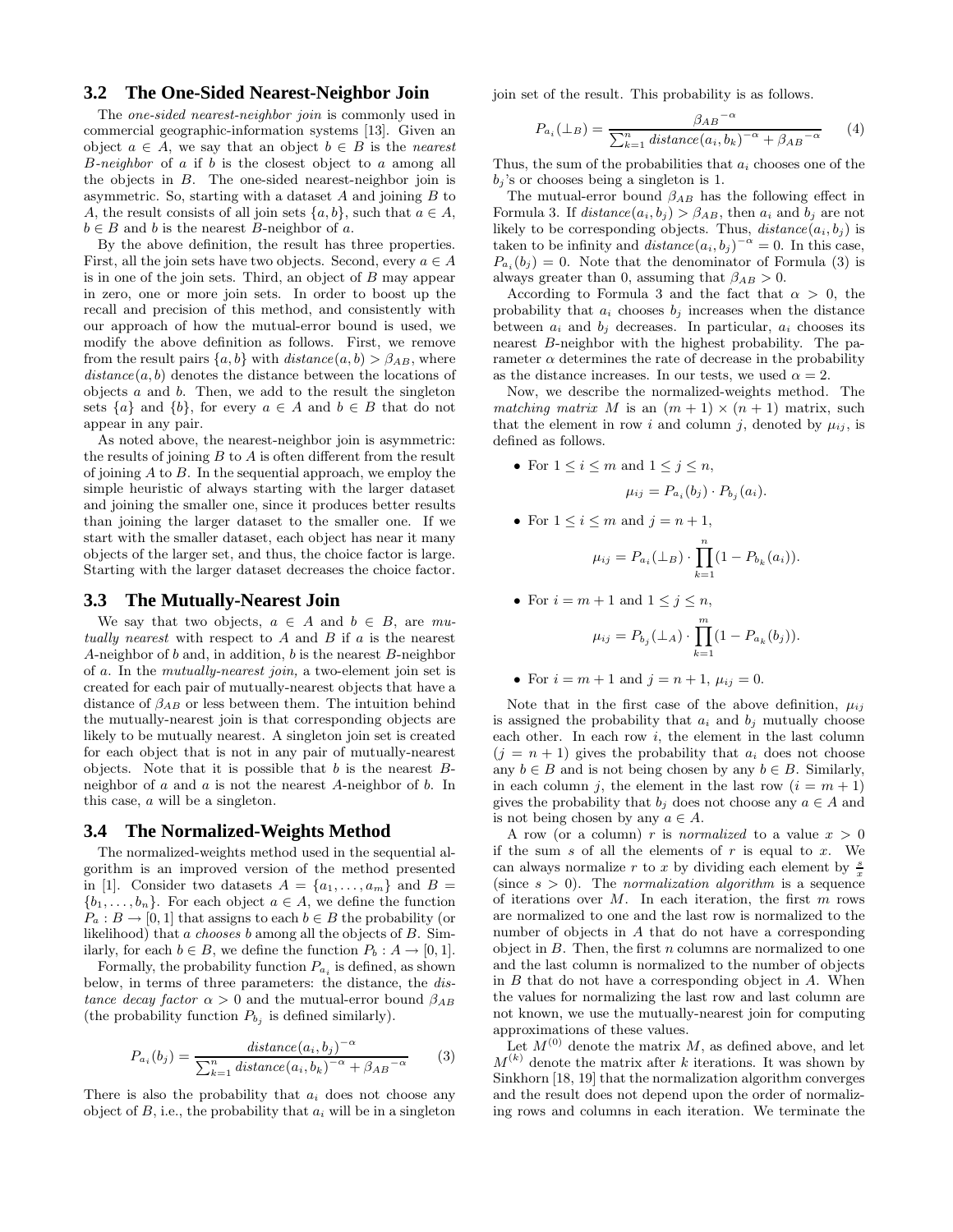

Figure 1: Datasets  $A$  (circles) and  $B$  (pluses).

normalization algorithm when the sum of each row and each column, except for the last row and the last column, differs from 1 by no more than some very small  $\epsilon > 0$ .

Let  $M^{(t)}$  denote the matrix upon termination of the iterative normalization algorithms. The confidence of the join set  $\{a_i, b_j\}$  is the value in row i and column j of  $M^{(t)}$ . The confidence of the join set  $\{a_i\}$  is the value in row i and column  $n + 1$  of  $M^{(t)}$ . The confidence of the join set  $\{b_j\}$  is the value in column j and row  $m+1$  of  $M^{(t)}$ . The result of the normalized-weights method consists of all the join sets with confidence values above a given threshold  $\tau$ . In general,  $\tau$  could be given by a user who may wish to control the recall-precision tradeoff. In our tests, we used a threshold that minimized the error count. The error count of a join result is the number of objects that do not appear in any join set plus the number of objects that appear in more than one join set. It has been shown in [1] that a threshold that minimized the error count provides a combination of recall and precision that is near the best.

The following example illustrates the normalized-weights method.

EXAMPLE 3.1. Consider two datasets  $A = \{a_1, a_2\}$  and  $B = \{b_1, b_2, b_3\}$ , with a mutual-error bound  $\beta_{AB} = 15$ . The positions of the objects are shown in Figure 1. The distances between objects are given in the following table.

| <b>Distances</b><br>$=15$ |   |   |      |    |  |  |  |
|---------------------------|---|---|------|----|--|--|--|
| OЗ<br>O2                  |   |   |      |    |  |  |  |
| a <sub>1</sub>            |   |   | 12.8 | 15 |  |  |  |
| $a_2$                     |   |   | 10.2 | 5  |  |  |  |
|                           | h | h | -5   |    |  |  |  |

We use the above distances to compute the probability functions, according to Equation 3 and Equation 4. The probability functions  $P_{a_i}$  are presented in the next table.

| Choice Probabilities for $A$ |          |      |      |      |  |  |
|------------------------------|----------|------|------|------|--|--|
|                              | nэ<br>פח |      |      |      |  |  |
|                              | 0.66     |      | 0.20 |      |  |  |
|                              | 0.82     | 0.07 | 0.07 | 0.03 |  |  |

The following table shows the probability functions  $P_{b_j}$ .

| Choice Probabilities for $B$ |      |      |      |  |  |
|------------------------------|------|------|------|--|--|
|                              |      |      |      |  |  |
| $a_1$                        | 0.15 |      | 0.30 |  |  |
| a <sub>2</sub>               | 0.82 | 0.69 | 0.48 |  |  |
|                              | 0.03 | 0.31 | 0.22 |  |  |

The initial weights in the matching matrix are as follows.

| <b>Initial Weights</b>             |      |      |      |      |  |  |  |
|------------------------------------|------|------|------|------|--|--|--|
| bз<br>O2<br>$\cdot$ $\overline{B}$ |      |      |      |      |  |  |  |
| a <sub>1</sub>                     | 0.10 |      | 0.06 | 0.09 |  |  |  |
| a <sub>2</sub>                     | 0.67 | 0.05 | 0.03 | 0.00 |  |  |  |
|                                    | 0.00 | 0.28 | 0.16 |      |  |  |  |

We now show the first iteration of the normalization algorithm. For each row in the matching matrix, we first compute the sum of all the elements in that row and then divide each element by that sum. For simplicity, in this example, we do not normalize the last row and the last column.

| Normalizing the Rows |                                                |      |      |      |      |  |  |  |
|----------------------|------------------------------------------------|------|------|------|------|--|--|--|
|                      | Sum<br>b <sub>2</sub><br>bз<br>$\perp$ B<br>01 |      |      |      |      |  |  |  |
| $a_1$                | 0.41                                           |      | 0.24 | 0.35 | 1.00 |  |  |  |
| a <sub>2</sub>       | 0.89                                           | 0.07 | 0.04 | 0.00 | 1.00 |  |  |  |
| $\perp$ A            | 0.00                                           | 0.28 | 0.16 |      |      |  |  |  |
| Sum                  | 1.29                                           | 0.35 | 0.45 |      |      |  |  |  |

Now, for each column, we divide every element by the sum of all elements in that column.

| Normalizing the Columns |      |      |       |           |      |  |
|-------------------------|------|------|-------|-----------|------|--|
|                         |      | b2   | $b_3$ | $\perp$ B | Sum  |  |
| a <sub>1</sub>          | 0.31 |      | 0.54  | 0.35      | 1.20 |  |
| a <sub>2</sub>          | 0.68 | 0.19 | 0.10  | 0.00      | 0.98 |  |
| $\perp$ A               | 0.01 | 0.81 | 0.36  |           |      |  |
| Sum                     | 1.00 | 1.00 | 1.00  |           |      |  |

This completes the first iteration. In this example, the normalization algorithm terminates after 9 iterations and returns the following matrix.

| After Normalization                          |      |      |      |      |           |  |  |
|----------------------------------------------|------|------|------|------|-----------|--|--|
| <b>Sum</b><br>b2<br>bз<br>$_{\perp_B}$<br>01 |      |      |      |      |           |  |  |
| a <sub>1</sub>                               | 0.27 |      | 0.47 | 0.26 | $1.00\,$  |  |  |
| a <sub>2</sub>                               | 0.72 | 0.18 | 0.10 | 0.00 | $_{1.00}$ |  |  |
| $\perp$ A                                    | 0.01 | 0.82 | 0.43 |      |           |  |  |
| Sum                                          | 1.00 | 1.00 | 1.00 |      |           |  |  |

For a threshold  $\tau = 0.45$ , the algorithm returns the join sets  $\{a_1, b_3\}, \{a_2, b_1\}$  and  $\{b_2\}$ . If a threshold of  $\tau = 0.6$  is used, then only the sets  $\{a_2, b_1\}$  and  $\{b_2\}$  are returned.

# **4. THE HOLISTIC APPROACH**

In this section, we present two join methods that use the holistic approach. The methods are designed for joining three datasets, but can be easily modified to join any number of datasets. One method is the holistic version of the mutually-nearest method and the other is the holistic version of the normalized-weights method.

## **4.1 The Holistic Mutually-Nearest Method**

The holistic version of the mutually-nearest method is a three-step algorithm. Suppose that  $A, B$  and  $C$  are the datasets that should be joined. In Step 1, a join set is created for each three objects  $a \in A$ ,  $b \in B$  and  $c \in C$ , such that every two objects in  $\{a, b, c\}$  are mutually nearest and the distance between them does not exceed the mutual-error bound (i.e.,  $distance(a, b) \leq \beta_{AB}$ , etc.) That is, the objects a and b are mutually nearest w.r.t. (with respect to) A and B; the objects a and c are mutually nearest w.r.t. A and  $C$ ; and b and c are mutually nearest w.r.t. B and C.

In Step 2, we add join sets that contain pairs of mutually nearest objects. We add only some of the mutually-nearest pairs, because an object should not appear in more than one set of the result. Thus, we add a pair of objects  $a \in A$  and  $b \in B$  to the result when the following four conditions hold. First, the objects a and b are mutually nearest w.r.t. A and B. Second,  $distance(a, b) \leq \beta_{AB}$ . Third, no set of triplets that was added in Step 1 contains either a or b. Fourth, there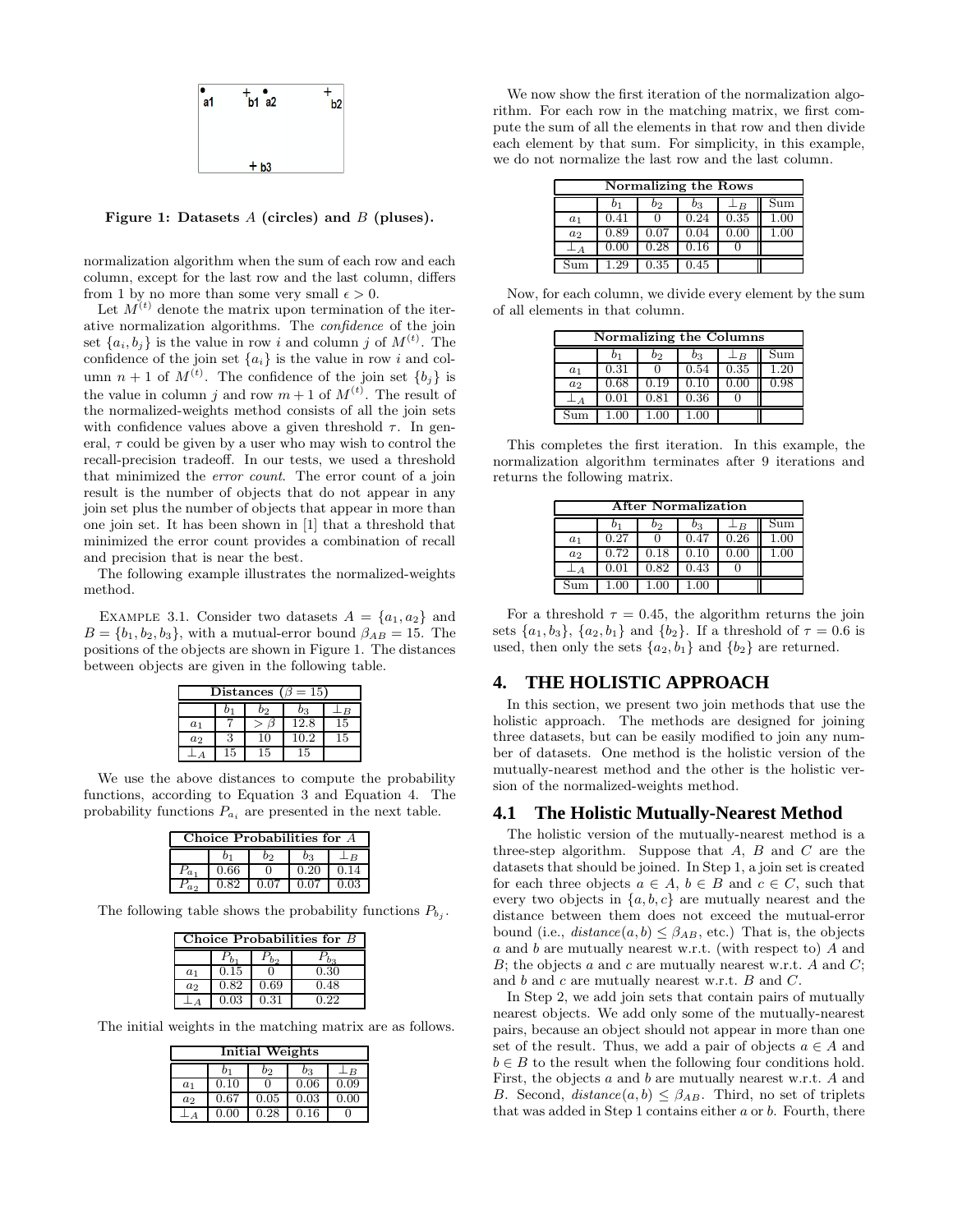is no object  $c \in C$ , such that either a and c are mutually nearest and  $distance(a, c) < distance(a, b)$  or b and c are mutually nearest and  $distance(b, c) < distance(a, b)$ . Pairs of objects from A and C or from B and C are added under similar conditions.

In Step 3, a singleton join set is created for each object that does not belong to any set that was created in either Step 1 or Step 2. Note that indeed any object of either A, B or C appears in exactly one join set.

## **4.2 The Holistic Normalized-Weights Method**

There are three variants of the holistic normalized-weights method. In all three variants, first we construct a threedimensional matrix, such that each possible join set has a corresponding element in the matrix. Then, an iterative normalization is applied to the matrix. The three variants differ in how the normalization is performed; however, in all of them, at the end of the normalization, the elements of the matrix are the confidence values of their corresponding join sets. The method returns the sets with confidence values that exceed a given threshold value.

We now describe the algorithm in more detail. We start by describing the initial matrix. Consider three datasets  $A =$  $\{a_1, \ldots, a_l\}, B = \{b_1, \ldots, b_m\}$  and  $C = \{c_1, \ldots, c_n\}.$  The six probability functions  $P_{a_i}(b_j)$ ,  $P_{b_j}(a_i)$ ,  $P_{a_i}(c_k)$ ,  $P_{c_k}(a_i)$ ,  $P_{b_j}(c_k)$  and  $P_{c_k}(b_j)$  are defined as in Section 3.4. The matching matrix M is an  $(l+1) \times (m+1) \times (n+1)$  matrix, such that the element in position  $(i, j, k)$ , denoted by  $\mu_{ijk}$ , is defined as follows.

For  $1 \leq i \leq l$ ,  $1 \leq j \leq m$  and  $1 \leq k \leq n$ , the element  $\mu_{ijk}$ corresponds to the set  $\{a_i, b_j, c_k\}$  and

$$
\mu_{ijk} = P_{a_i}(b_j) \cdot P_{b_j}(a_i) \cdot P_{a_i}(c_k) \cdot P_{c_k}(a_i) \cdot P_{b_j}(c_k) \cdot P_{c_k}(b_j)
$$

That is,  $\mu_{ijk}$  is the probability that every two elements, among  $a_i$ ,  $b_j$  and  $c_k$ , choose each other.

For  $1 \leq i \leq l$ ,  $1 \leq j \leq m$  and  $k = n + 1$ , the element  $\mu_{ijk}$ corresponds to the set  $\{a_i, b_j\}$  and

$$
\mu_{ijk} = P_{a_i}(b_j) \cdot P_{b_j}(a_i) \cdot P_{a_i}(L_C) \cdot \prod_{h=1}^n (1 - P_{c_h}(a_i)) \cdot P_{b_j}(L_C) \cdot \prod_{h=1}^n (1 - P_{c_h}(b_j))
$$

That is,  $\mu_{ijk}$  is the probability that  $a_i$  and  $b_j$  mutually choose each other and, in addition,  $a_i$  and  $b_j$  do not choose any object of C and are not chosen by any  $c \in C$ . By symmetry,  $\mu_{ijk}$  is defined similarly in the following cases.

- $1 \le i \le l, j = m + 1$  and  $1 \le k \le n$  (for  $\{a_i, c_k\}$ ).
- $i = l + 1, 1 \le j \le m$  and  $1 \le k \le n$  (for  $\{b_j, c_k\}$ ).

For  $1 \leq i \leq l$ ,  $j = m + 1$  and  $k = n + 1$ , the element  $\mu_{ijk}$ corresponds to the singleton  $\{a_i\}$  and

$$
\mu_{ijk} = P_{a_i}(\perp_B) \cdot \prod_{g=1}^m (1 - P_{b_g}(a_i)) \cdot P_{a_i}(\perp_C) \cdot \prod_{h=1}^n (1 - P_{c_h}(a_i))
$$

That is,  $\mu_{ijk}$  is the probability that  $a_i$  chooses neither an object of  $B$  nor an object of  $C$  and  $a_i$  is not chosen by any  $b \in B$  or  $c \in C$ . The element  $\mu_{iik}$  is similarly defined in the following two cases.

•  $i = l + 1, 1 \le j \le m$  and  $k = n + 1$  (for  $\{b_i\}$ ). •  $i = l + 1$ ,  $j = m + 1$  and  $1 \leq k \leq n$  (for  $\{c_k\}$ ).

Finally,  $\mu_{ijk} = 0$ , for  $i = l + 1$ ,  $j = m + 1$  and  $k = n + 1$ .

Next, we present the three variants for normalizing the matrix. We use the following simple notation to denote sets of elements of M. The set comprising the element  $\mu_{ijk}$  is denoted by  $M(i, j, k)$ . We generalize this notation by writing a range of values instead of just a single value. For example,  $M(i, 1 \cdots m, 1 \cdots n)$  is the set of all elements, such that the first index is equal to  $i$  while the second and third indices take all possible values in the ranges  $1, \ldots, m$  and  $1, \ldots, n$ , respectively. In set notation,

$$
M(i,1\cdots m,1\cdots n)=\{\mu_{ijk}\mid 1\leq j\leq m \text{ and } 1\leq k\leq n\}.
$$

We use  $*$  to denote the ranges  $1 \cdots l + 1$ ,  $1 \cdots m + 1$  and  $1 \cdots n+1$  for the first, second and third indices, respectively.

**Basic Normalization:** A plate of the matrix  $M$  comprises all the elements corresponding to join sets that contain a given object. That is, the plate for  $a_i \in A$  is  $M(i, *, *)$ , the plate for  $b_j \in B$  is  $M(*, j, *)$ , and the plate for  $c_k \in C$ is  $M(*,*,k)$ .

A plate is normalized to the value x if the sum s of all its elements is equal to  $x$ . Normalizing a plate to  $x$ , when  $s > 0$ , is multiplying each element of it by  $\frac{x}{s}$ . The basic normalization is a sequence of iterations over  $M$ , such that in each iteration, each of the  $l + m + n$  plates is normalized to 1. The intuition behind normalizing the plates to 1 is that each object is contained in exactly one correct join set.

Complete Normalization: Let  $x, y \in \{A, B, C\}$ , where  $x \neq y$ .  $P_{xy}$  is the number of correct join sets of size 2 that contain an object from x and an object from y. Similarly,  $S_x$ is the correct number of join sets of size 1 (i.e., singletons) that contain an object from x.

In a complete normalization, in each iteration all the plates of M are normalized to 1, as in the basic normalization. In addition, in each iteration the following sets are normalized. The set  $M(1 \cdots l, 1 \cdots m, n+1)$  is normalized to the number  $P_{AB}$ . The set  $M(1 \cdots l, m+1, 1 \cdots n)$  is normalized to  $P_{AC}$ . The set  $M(l+1, 1 \cdots m, 1 \cdots n)$  is normalized to  $P_{BC}$ . The set  $M(1 \cdots l, m+1, n+1)$  is normalized to  $S_A$ . The set  $M(l+1, 1 \cdots m, n+1)$  is normalized to  $S_B$ . Finally, the set  $M(l + 1, m + 1, 1 \cdots n)$  is normalized to the number  $S_C$ .

Note that in real applications,  $P_{xy}$  and  $S_x$  are not known. The method can still be used in simulations, where the correct values are known. It thus provides a yardstick against which other methods can be compared. As for real applications, the following variant uses heuristics to approximate the unknown values.

Approximate Normalization: In this method, an approximation of  $P_{xy}$  and  $S_x$  is computed from the result of the holistic normalized-weights method using the basicnormalization variant, as described above. Then, complete normalization, using the approximate values, is applied to the matching matrix.

Let  $M^{(0)}$  denote the matrix  $M$ , as it was defined above, and  $M^{(k)}$  denote the matrix after k iterations. We terminate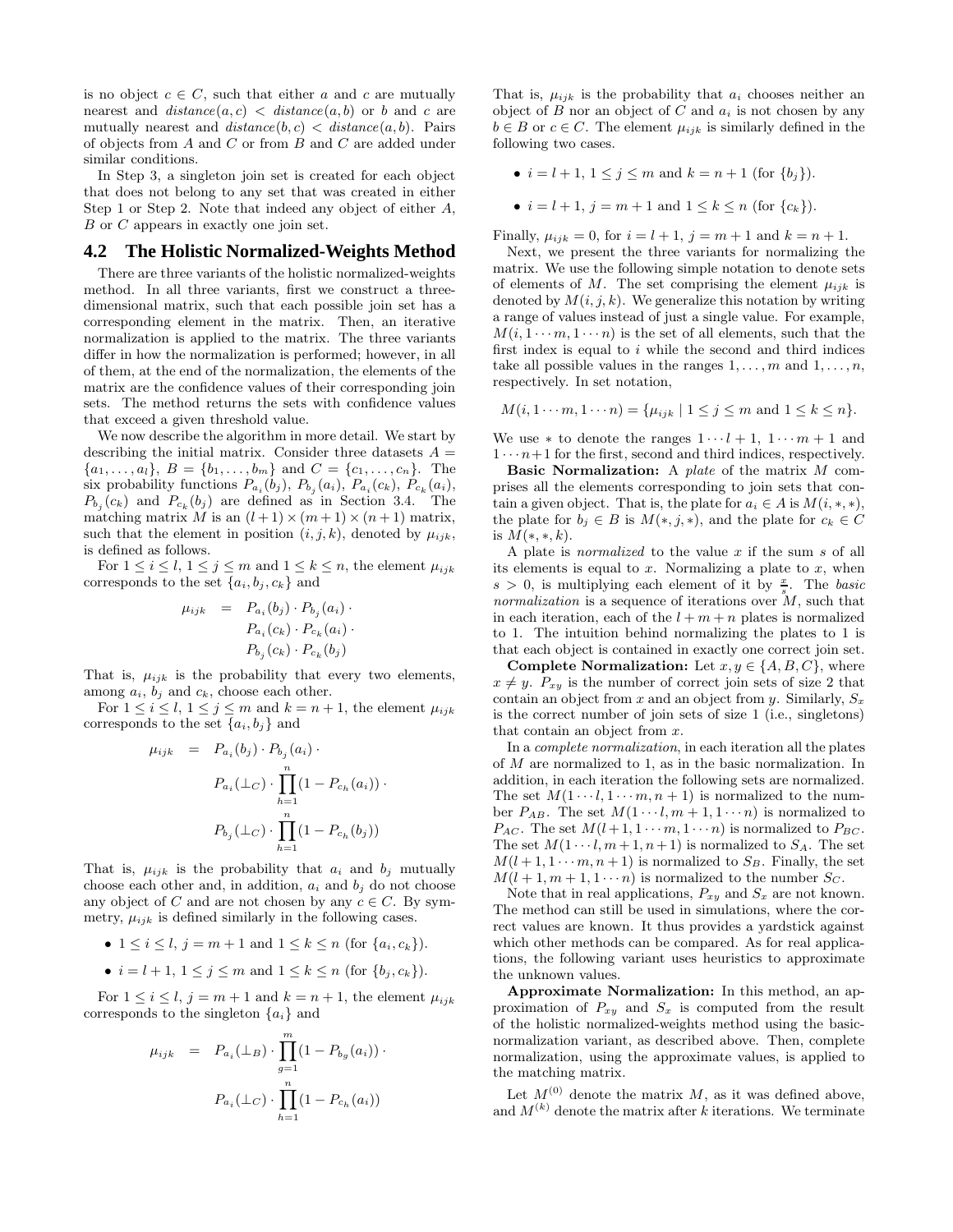

Figure 2: A fragment of a randomly generated test.

the iterative normalization when the sum of elements in each plate is different from 1 by at most some very small  $\epsilon > 0$ .

Let  $M^{(t)}$  denote the matrix upon termination of the iterative normalization. The *confidence* of the join set  $\{a_i, b_j, c_k\}$ is the value  $\mu_{i,j,k}$  of  $M^{(t)}$ . The confidence of the join set  ${a_i, b_j}$  is the value  $\mu_{i,j,n+1}$  of  $M^{(t)}$ . The confidence of the join set  $\{a_i\}$  is the value  $\mu_{i,m+1,n+1}$  of  $M^{(t)}$ . Confidence values for other combinations are defined similarly. The result of the normalized-weights method consists of all the join sets with confidence values above a given threshold  $\tau$ . In general,  $\tau$  could be given by a user who wants to control the recall-precision tradeoff. In our tests, we used a threshold that minimized the error count, as explained in Section 3.4.

# **5. TESTING THE METHODS**

We tested the different join methods on both randomly generated datasets and real-world datasets. In this section, we present our experiments and use the experimental results to compare the methods.

#### **5.1 Tests on Random Datasets**

Our experiments on random datasets are trying to answer the following two questions. First, what is the influence of the density, the choice factor and the overlap on the results of the join algorithms? Second, knowing the density and the overlap of the three datasets, what is the best algorithm for computing their join?

#### *5.1.1 Random-Dataset Generator*

There are not sufficiently many real-world datasets to test our algorithms under varying degrees of density and overlap. Moreover, in real-world datasets, it is not always possible to determine accurately the correspondence between objects and real-world entities. Thus, we implemented a random-dataset generator. Our generator is a two-step process. First, the real-world entities are generated. The locations of the entities are randomly chosen and are uniformly distributed in a square area. In the second step, the objects in each dataset are generated. Each object is associated with a distinct entity. The location of an object is defined by a random vector whose origin is the point location of the entity. The size of the vector (i.e., the distance between the object and the entity) is randomly chosen according to a normal distribution, and the angle of the vector is randomly chosen according to a uniform distribution. Locations in each dataset are chosen independently of the other datasets.

The user provides the following parameters to the dataset generator. For the entities—their number, the size of the square area in which they are located and the minimal distance between entities; for each datasets—the number of objects in it and the standard deviation of the error. These parameters allow a user to generate tests with different degrees of density and overlap.

#### *5.1.2 Test Results*

We have experimented with many randomly generated datasets, but in this section we only describe a few tests that demonstrate the main conclusions about the performance of each method. In all the tests, entities were generated and their locations were randomly chosen in a square area of  $900 \times 900$  square meters. For the first six tests, 200 entities were generated, and for the other three tests, we generated 300 entities. The minimal distance between entities was set to 15 meters. In all the datasets, the error is  $m = 2.5\sigma$  (i.e., for about 98.8% of the objects, the distance between the object and its corresponding entity is less than  $m$ ). A fragment of a randomly generated test is presented in Figure 2. This figure illustrates the complexity of computing correct join sets over the randomly generated data.

As explained in Section 2.2, the performance of a join algorithm is measured in terms of recall and precision. For comparing the different algorithms, we compute for each algorithm a rating which is the harmonic mean of the recall and the precision.

Before presenting the test results, we provide notations for the join algorithms. The sequential nearest-neighbor join is denoted s-nn. The sequential mutually nearest and the holistic mutually nearest are denoted S-MN and H-MN, in correspondence. The sequential normalized-weights method is denoted s-wijk, when source i and source j are joined first and the result is joined with source  $k$ . As for the holistic normalized-weights method—with basic normalization, it is denoted h-w; with approximated normalization, it is denoted h-ww; with normalization according to the real numbers of pairs and singletons, it is denoted h-wr.

We tested our join algorithms on trios of datasets. The parameters for each trio are the sizes of the datasets and their errors. Since the area and the number of entities are fixed, an increase in the size of a dataset cause an increase in the density and in the overlap. An increase in the error of one dataset causes an increase in the choice factor and, so, for the objects of the other two datasets, there are potentially more corresponding objects in this dataset. In order to examine the effect of changing the sizes and errors of the datasets, we performed four sets of tests.

In the first set, all three datasets have the same size and the same error of  $m = 30$  meters. The result of these tests are presented in Figure 3. The graph in Figure 3(a) shows a join of three datasets, each containing 40 objects (small overlap); the graph in Figure 3(b) presents a join of datasets of size 120 (medium overlap); and Figure 3(c) shows a join where all the entities are represented in all the datasets (complete overlap). In the graphs, the Y axis shows the rating of the algorithms. Note that results of sequential algorithms are shown by gray bars, and results of holistic algorithms are shown by black bars.

The second set of tests is when all three datasets have the same size, but the errors are different. The results of these tests are presented in Figure 4. As in the previous case, the tests were with a small overlap (Figure  $4(a)$ ), a medium overlap (Figure 4(b)) and a complete overlap (Figure 4(c)). In the test, sources 1, 2 and 3 had errors of size 20, 30 and 40, in correspondence.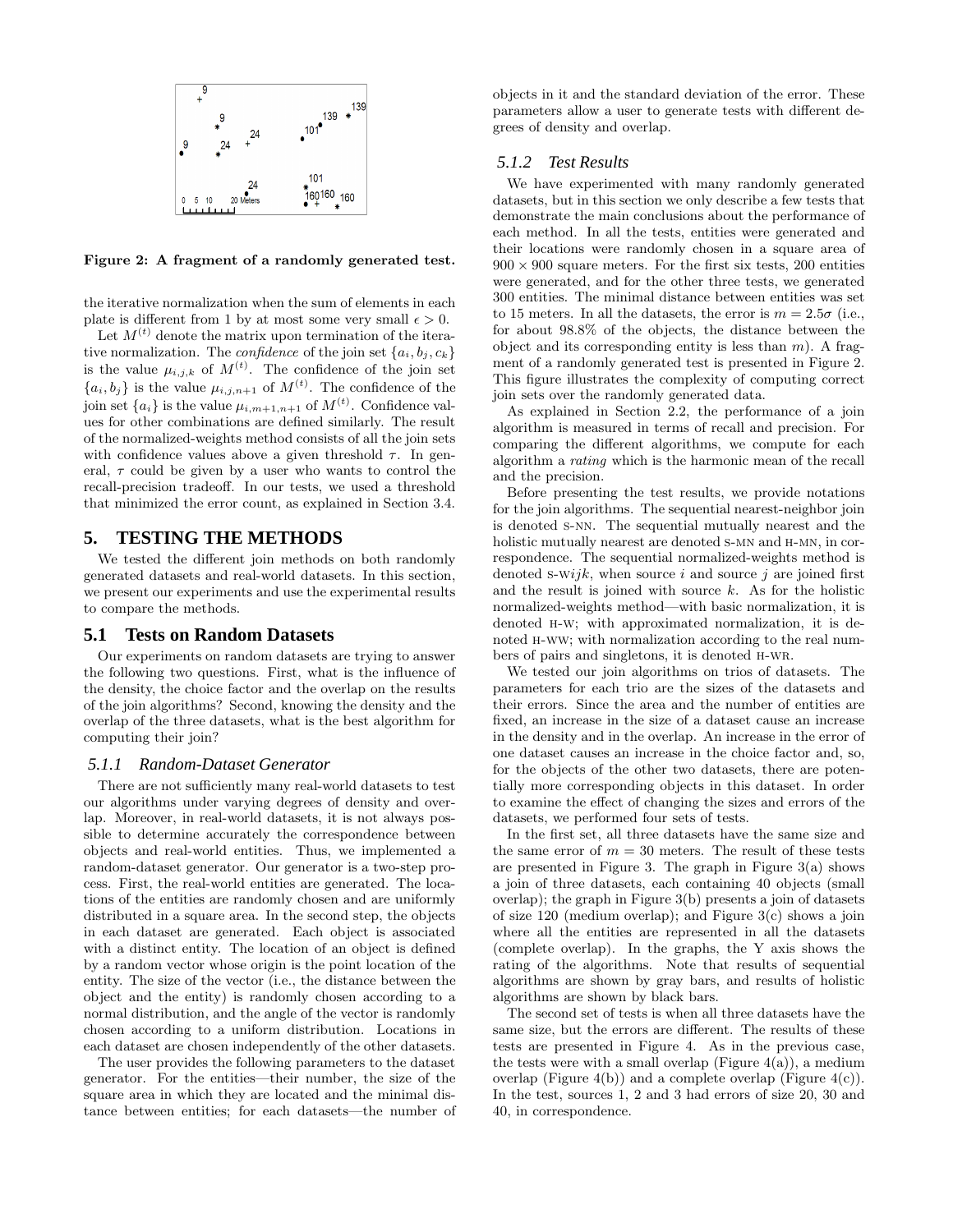





(a) 40 objects in each dataset.

(b) 120 objects in each dataset.

(c) 200 objects in each dataset.





(a) 40 objects in each dataset.

- (b) 120 objects in each dataset.
- (c) 200 objects in each dataset.





(a) All the datasets have the same error.

(b) When the size increases, the error increases.

(c) When the size increases, the error decreases.

Figure 5: A join of datasets with different sizes.

The third set of tests is with datasets that have the same error but different sizes. Figure 5(a) shows the results. In these tests, the error is  $m = 30$  meters. The sizes of sources 1, 2 and 3 are 100, 200 and 300 objects, respectively.

Finally, we tested the algorithms with three datasets that have different sizes and different errors. The results are shown in Figure  $5(b)$  and in Figure  $5(c)$ , where sources 1, 2 and 3 have 100, 200 and 300 objects, in correspondence. Figure 5(b) presents tests where  $m_1 = 20$ ,  $m_2 = 30$  and  $m_3 = 40$ . That is, when the size of the dataset increases, the size of the error increases. In Figure  $5(c)$ , we present the case where  $m_1 = 40, m_2 = 30$  and  $m_3 = 20$ , i.e., when the size of the dataset increases, the size of the error decreases.

#### *5.1.3 Conclusions from the Tests*

In all our tests, h-wr provided results that are either the best or near the best. But, as explained earlier, using h-wr is limited to cases where the numbers of correct singletons and pairs are known. The method h-ww provided results that are almost as good as the results of h-wr and it can be applied without knowing these numbers.

The holistic mutually nearest join  $(H-MN)$  and the sequential mutually-nearest join (s-mn) provide faulty results when the density of the sources is high. The reason for this behavior is that when the sources have low or medium density, there are only a few (or no) pairs of near objects that are not corresponding objects. Thus, in this case, creating join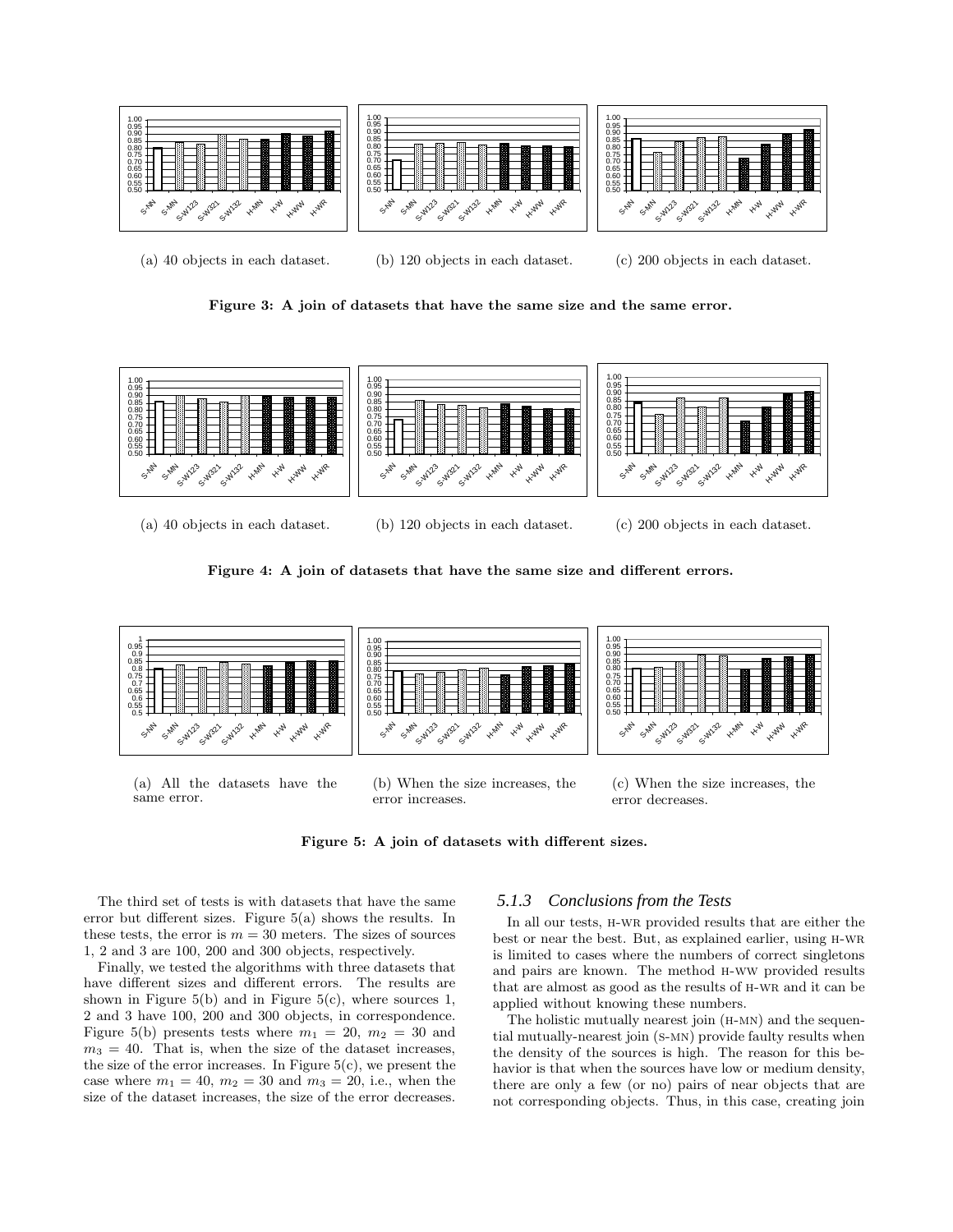

Figure 6: Precision (solid line) and recall (dashed line) as a function of the threshold.

sets from sets of objects that are pairwise mutually nearest is a good strategy. When the sources have high density, there are many pairs of mutually-nearest objects that are not corresponding objects. Hence, in this case, the results of h-mn and s-mn are poor.

The holistic normalized-weights, in its basic version (hw), is only good when the overlap between the sources is low. We now explain why this happens. In the matching matrix, any possible set has a confidence value, including 2-sets (i.e., sets with two objects) and singletons. When the overlap is medium or small, indeed there are correct join sets of size 1 or 2. But when the overlap is high, there are almost no join sets of size less than 3. Without normalizing to the number of singletons and to the number of 2-sets, many correct 3-sets receive a low confidence value. These sets are discarded in the phase of removing sets that do not exceed the threshold. Thus, the rating of this method is low when the overlap between the sources is high.

As for the sequential normalized-weights method  $s$ -wijk, in each test it provides a good result for at least one of the three join sequences. The difficulty in using this method is that there is no single sequence that always produces the best result. Finding a good sequence can be done using the following rule of thumb. The join should start with the pair of datasets that have the largest overlap and the largest accuracy. This rule, however, does not cover cases when there is a conflict between the degree of the overlap and the degree of accuracy, i.e., cases where the pair with the largest overlap has relatively low accuracy.

The nearest-neighbor join (s-nn) is available in many commercial systems. Nonetheless, our experiments show that for datasets with low or medium overlap, its performance is poor in comparison to all the other methods. The cause for the poor performance is that in a nearest-neighbor join, when a dataset  $A$  is joined to a dataset  $B$ , every object of  $A$ is joined with its nearest neighbor in  $B$  (unless there is no object of B within a distance smaller than the mutual-error bound). If the overlap between  $A$  and  $B$  is medium or low, then many objects of A do not have corresponding objects in B and, thus, many incorrect join sets are produced.

Our tests show that the sequential normalized-weights method (s-w) and the holistic normalized-weights method (h-wr, h-ww) provide the best combination of recall and precision, in most cases. But there are cases where high precision is more important than an optimal combination of recall and precision. In Figure 6, we present typical graphs



Figure 7: Three datasets of hotels (fragment).



Figure 8: Results of test on real-world data.

of the recall and precision as a function of the threshold. These graphs are for the holistic and sequential normalizedweights methods. They show that in the holistic approach, we can increase the precision by increasing the threshold. In the sequential approach, however, precision never reaches 1.

## **5.2 Tests on Real-World Datasets**

We tested the different methods on real-world datasets that describe hotels in Tel-Aviv. One dataset, called MUNI, was extracted from a photo of scale 1:7,000 (equivalent to digital maps at the scale of 1:500) and was made by the City of Tel-Aviv. A second dataset, called SOI (Survey of Israel), was extracted from a photo of scale 1:40,000 (equivalent to digital maps at the scale of 1:5,000–1:10,000). A third dataset, called MAPA, was extracted directly from a digital map at the scale of 1:25,000 and was made by the Mapa Corp.

The estimated area of a hotel is  $40 \times 40$  meters. In SOI, hotels are represented by polygons, and we took the center of mass of each polygon as its point location. In MUNI and MAPA, location are given as points, but it is not known which point in the area of each hotel was taken as the location. Hence, we assumed that  $\sigma = 20$  (i.e.,  $m = 50$  meters) in all three datasets.

The MUNI dataset has 73 objects, the SOI dataset has 18 objects and the MAPA dataset has 28 objects. A total of 79 real-world entities are represented in these datasets. A fragment of these datasets is depicted in Figure 7.

The results of the test are presented in Figure 8. As shown, all our methods provided a higher recall-precision rating than the sequential nearest-neighbor join.

## **5.3 Applicability**

Integration of large geographic databases can be carried out in several steps. First, in many cases, spatial data is divided into layers. In such cases, each layer can be integrated separately. Second, in each layer, the integration